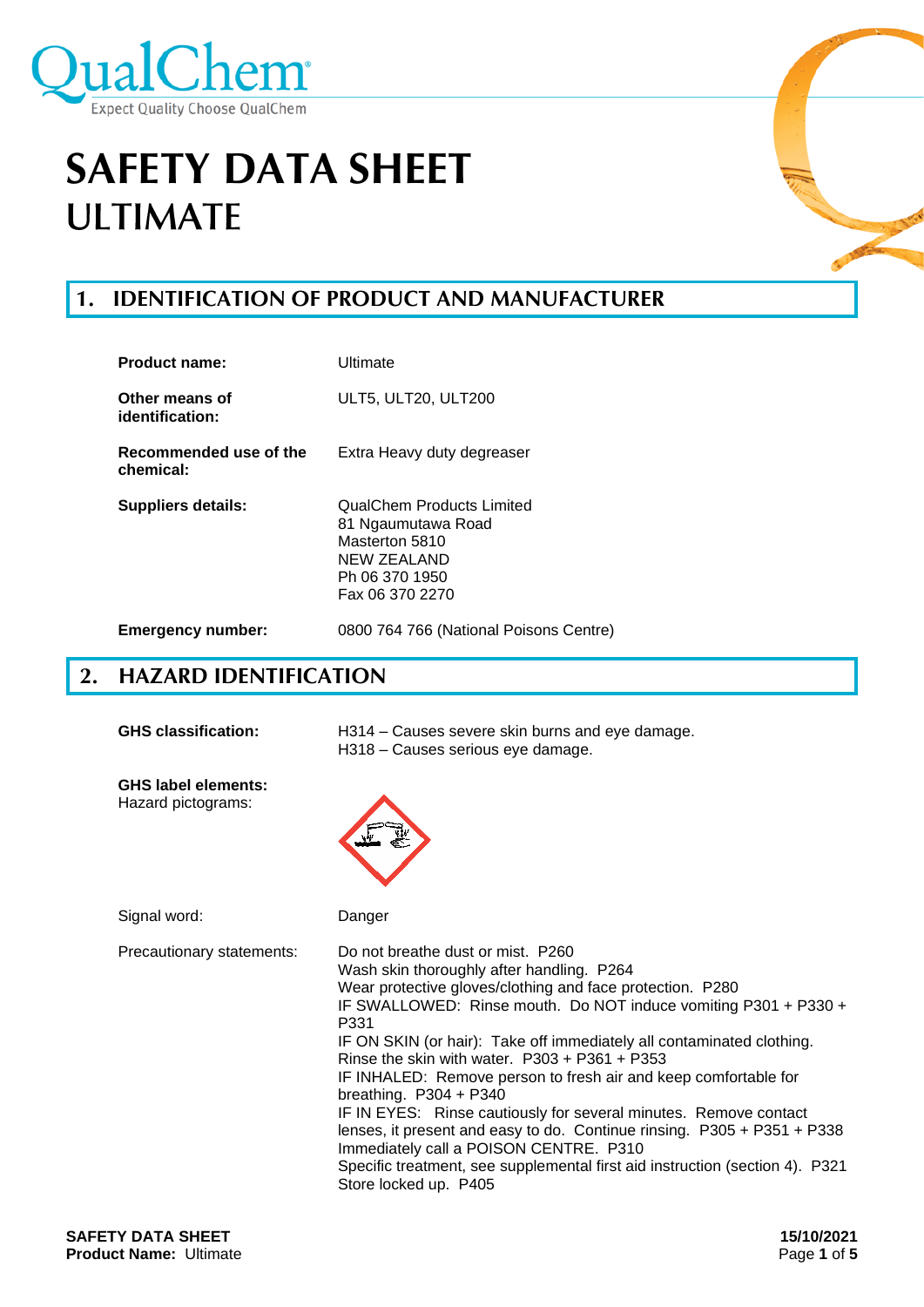

## **3. COMPOSITION/INFORMATION ON INGREDIENTS**

| <b>Hazardous ingredients:</b>        | C.A.S No:             | <b>Concentration:</b> | <b>Toxicological Data:</b>                                   |
|--------------------------------------|-----------------------|-----------------------|--------------------------------------------------------------|
| Sodium Hydroxide<br>2-Butoxy Ethanol | 1310-73-2<br>111-76-2 | $1\%$<br>$5 - 10%$    | N/D<br>LD50 530 mg/kg rat oral<br>LD50 490 mg/kg rabbit skin |

## **4. FIRST AID MEASURES**

**After contact with the eyes:** Immediately rinse eyes with running water for at least 15 minutes. Seek medical attention if irritation persists.

**After contact with the skin:** Immediately rinse with running water for at least 15 minutes. Seek medical attention if irritation persists.

**Ingestion:** Seek immediate medical attention. If conscious, give 3-4 glasses of milk (or if unavailable, water) DO NOT INDUCE VOMITING.

## **5. FIRE FIGHTING MEASURES**

**Extinguishing media: Suitable:** All

**Special Fire Fighting Procedures:** This product not is flammable.

**Unusual Fire and Explosion Hazards:**

Hazardous Product of combustion: Toxic organic vapours, amines and oxides of carbon and nitrogen and hydrogen chloride

### **6. ACCIDENTAL RELEASE MEASURES**

**Spills:** Wear appropriate protective equipment and respirator where mists or vapours of unknown concentrations may be generated

**Large Spills:** Do not allow the product to enter drains or waterways. Remove leaking containers to a detached area. Bund spill area and recover, consider recycling. Absorb spilled product with inert material (e.g. sand, earth etc.).

Floors may become slippery. NB vigorous flushing may generate copious foam.

**Disposal:** Dispose of waste to an approved waste disposal facility.

**Cleaning of equipment:** Clean with water.

#### $\overline{7}$ . **HANDLING AND STORAGE**

**Handling:** Measures to prevent fire and explosion: No special measures required. Avoid eye contact.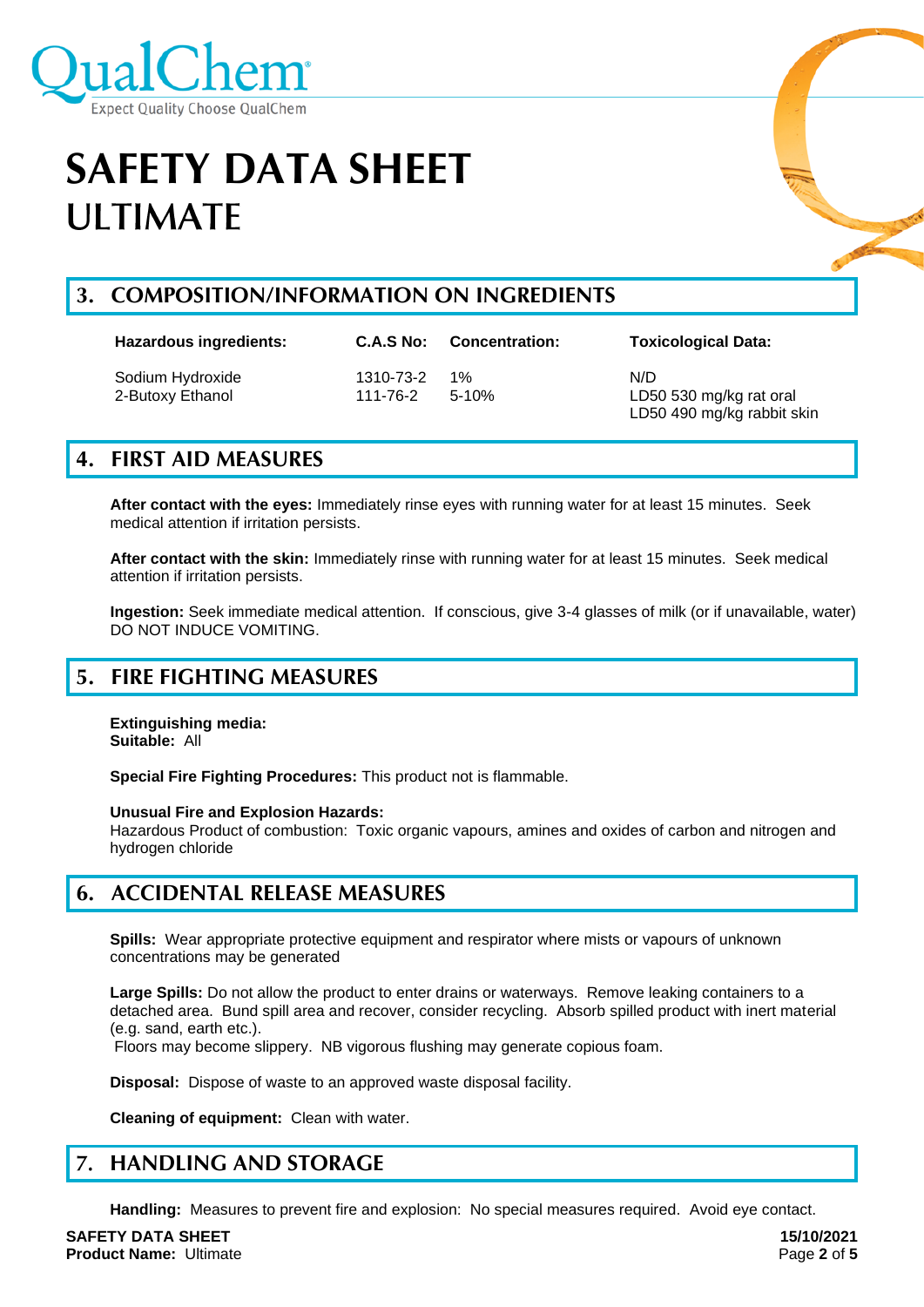

**Storage:** Do not contaminate drinking water, food or feed by storage or disposal.

#### 8. **EXPOSURE CONTROLS/PERSONAL PROTECTION**

**Ventilation:** In processes where mists or vapours may be generated, proper ventilation must be provided in accordance with good ventilation practices.

### **Personal Protective Equipment**

Eye Protection: Safety glasses/goggles Hand Protection: PVC gloves Skin and Body Protection: Protective clothing, PVC apron and boots

### **PHYSICAL AND CHEMICAL PROPERTIES**

| Form:                            | Liquid          |
|----------------------------------|-----------------|
| Colour:                          | Red             |
| Odour:                           | N/D             |
| <b>Boiling Point (degree c):</b> | $100^{\circ}$ C |
| Flash Point (degree c):          | N/D             |
| Max, % Volatile:                 | N/D             |
| Density at 20 degree c, g/ml:    | N/D             |
| <b>Solubility in Water:</b>      | 100%            |
| pH:                              | >12             |

### **STABILITY AND REACTIVITY**

**Stability:** Stable under normal operating conditions

**Materials to Avoid:** N/D

**Hazardous Decomposition Products:** N/A

**Dangerous Reactions:** None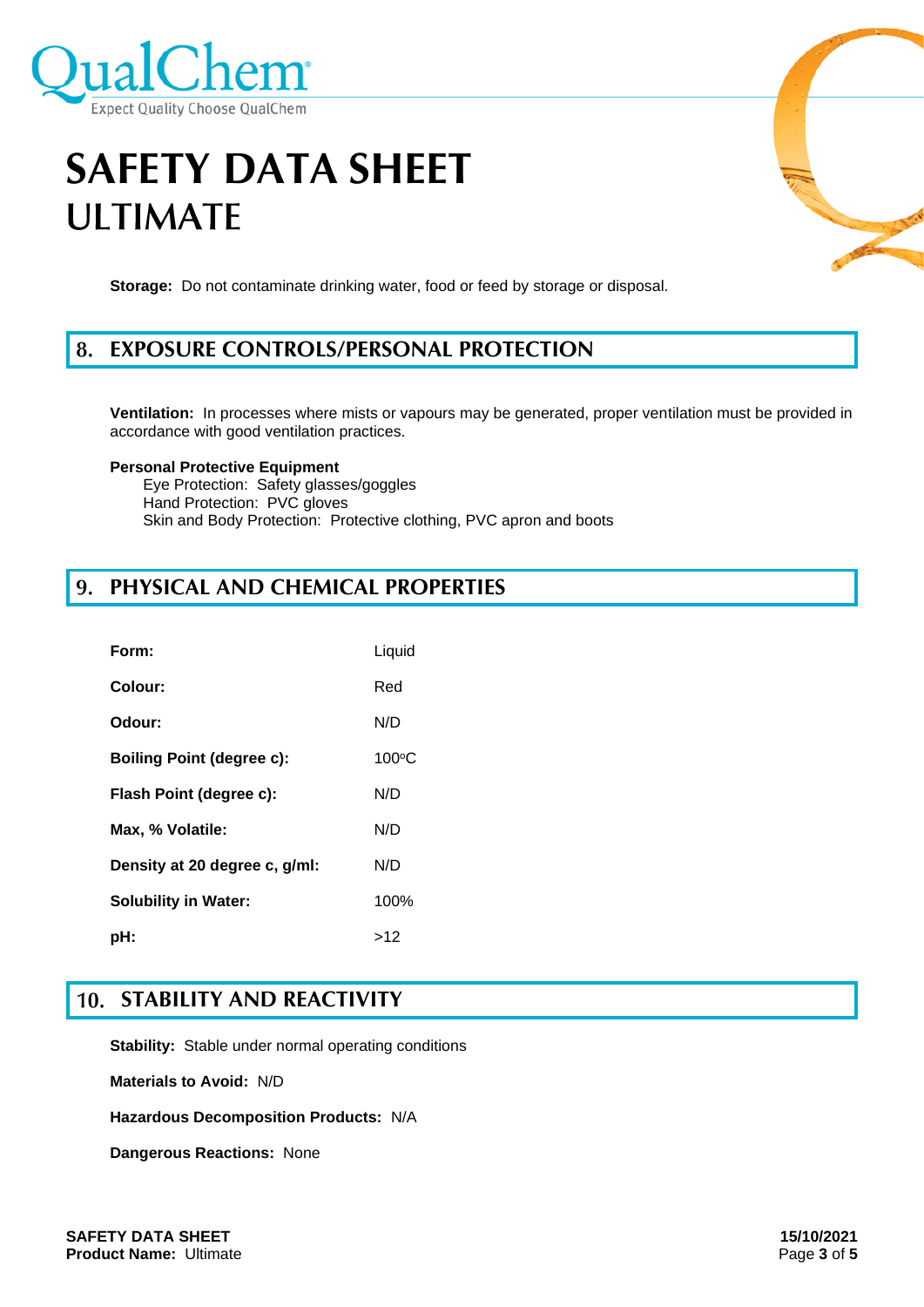

#### **TOXICOLOGICAL INFORMATION**  $11.$

| <b>Health Effects:</b>        | Swallowed: Harmful if swallowed<br>Eye: Corrosive<br>Skin: Corrosive<br>Inhaled: Irritating if inhaled. |
|-------------------------------|---------------------------------------------------------------------------------------------------------|
| <b>Acute oral Toxicity:</b>   | N/D                                                                                                     |
| <b>Acute Dermal Toxicity:</b> | N/D                                                                                                     |
| <b>Skin Irritation:</b>       | Wash contaminated area for 15 minutes; if irritation persists consult a<br>doctor.                      |
| <b>Eye Irritation:</b>        | Flush well with water for 15 minutes, then consult a doctor.                                            |
| Sensitisation:                | N/D                                                                                                     |

#### **ECOLOGICAL INFORMATION**  $12.$

| <b>Aquatic Toxicity:</b> | N/A |
|--------------------------|-----|
| <b>Avian Toxicity:</b>   | N/A |

#### **DISPOSAL CONSIDERATIONS**  $13.$

- **1.** Dispose of waste to an approved waste disposal facility.
- **2.** Disposal of empty container: Triple rinse then send to the local council approved recycling facility.
- **3.** Disposal of packaging: Send to the local council approved recycling facility.

## **TRANSPORT REGULATIONS**

| <b>U.N Number:</b>            | 1760                    |
|-------------------------------|-------------------------|
| Hazchem code:                 | 2R                      |
| <b>Proper Shipping Name:</b>  | Corrosive liquid N.O.S. |
| <b>Packing Group:</b>         | Ш                       |
| <b>Dangerous Goods Class:</b> | 8                       |